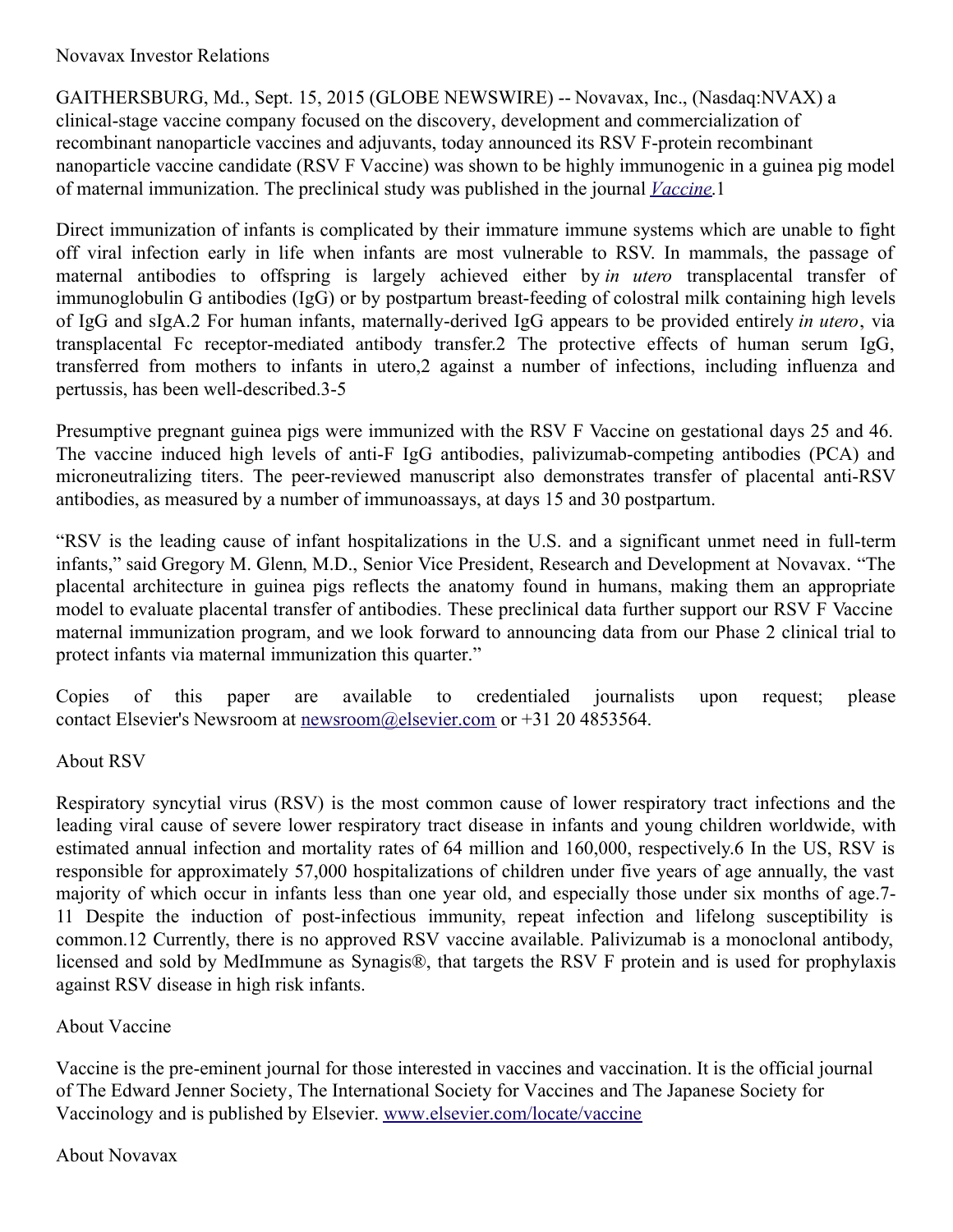Novavax, Inc. (Nasdaq:NVAX) is a clinical-stage vaccine company committed to delivering novel products to prevent a broad range of infectious diseases. Our recombinant nanoparticles and Matrix-M™ adjuvant technology are the foundation for groundbreaking innovation that improves global health through safe and effective vaccines. Additional information about Novavax is available on the company's website, [novavax.com](http://www.globenewswire.com/Tracker?data=-ZGKDEQH4pNZmVBhbqSMkm01OszSPs9RG0MPVmVnrRYWX6sn1n1CGyP1aUyVIsjaby_BVY8MTPQG5-C21nTpGQ==).

References:

- "Modeling Maternal Fetal RSV F Vaccine Induced Antibody Transfer in Guinea Pigs," by Gregory M. Glenn, Louis F. Fries, Gale Smith, Eloi Kpamegan, Hanxin Lu, Mimi Guebre-Xabier, Somia P. Hickman, and David Flyer. DOI: [10.1016/j.vaccine.2015.08.039](http://dx.doi.org/10.1016/j.vaccine.2015.08.039). It appears in *Vaccine*, In Press, 2015, published by Elsevier.
- "Comparative placental structure," by A.C. Enders, T.N. Blankenship. *Adv Drug Delivery Rev*, 38 (1999), pp. 3–15.
- "The protective role of maternally derived antibodies against Bordetella pertussis in young infants," by U. Heininger et al. *Pediatr Infect Dis J*, 32 (2013), pp. 695–698.
- "Influenza vaccination of pregnant women and protection of their infants," by S.A. Madhi*et al. N Engl J Med*, 371 (2014), p. 2340.
- "Neonatal outcomes after influenza immunization during pregnancy: a randomized controlled trial." by M.C. Steinhoff*et al. CMAJ* 184 (2012), pp. 645–653.
- "Global burden of acute lower respiratory infections due to respiratory syncytial virus in young children: a systematic review and meta-analysis," by Nair, H. *et al. Lancet*, 2010; 375: 1545-1555.
- "Respiratory syncytial virus-associated hospitalizations among infants and young children in the United States, 1997-2006," by L.J. Stockman*et al. Pediatr Infect Dis J*, 2012; 31:5-9.
- Centers for Disease Control and Prevention, update May 5, 2015. Respiratory Syncytial Virus Infection. Trends and Surveillance. <http://www.cdc.gov/rsv/research/us-surveillance.html>
- "Rates of hospitalization for respiratory syncytial virus infection among children in Medicaid," by T.G. Boyce*et al. J Pediatr*, 2000; 137:865-870.
- "The Burden of Respiratory Syncytial Virus Infection in Young Children," by C.B. Hall Hall *et al. N Engl J Med*, 2009; 360(6): 588-98.
- "Respiratory Syncytial Virus-Associated hospitalizations Among Children Less Than 24 Months of Age." by C.B. Hall*et al. Pediatrics*, 2013; 132(2): E341-348.
- "Risk of primary infection and reinfection with respiratory syncytial virus," by W.P. Glezen*et al. Am J Dis Child*, 1986; 140:543-546.

Contact:

Novavax, Inc.Barclay A. Phillips SVP, Chief Financial Officer and Treasurer

Andrea N. Flynn, Ph.D. Senior Manager, Investor Relations

[ir@novavax.com](mailto:ir@novavax.com) 240-268-2000

Russo Partners, LLCDavid SchullTodd Davenport, Ph.D.

```
david.schull@russopartnersllc.com
todd.davenport@russopartnersllc.com
212-845-4271
```